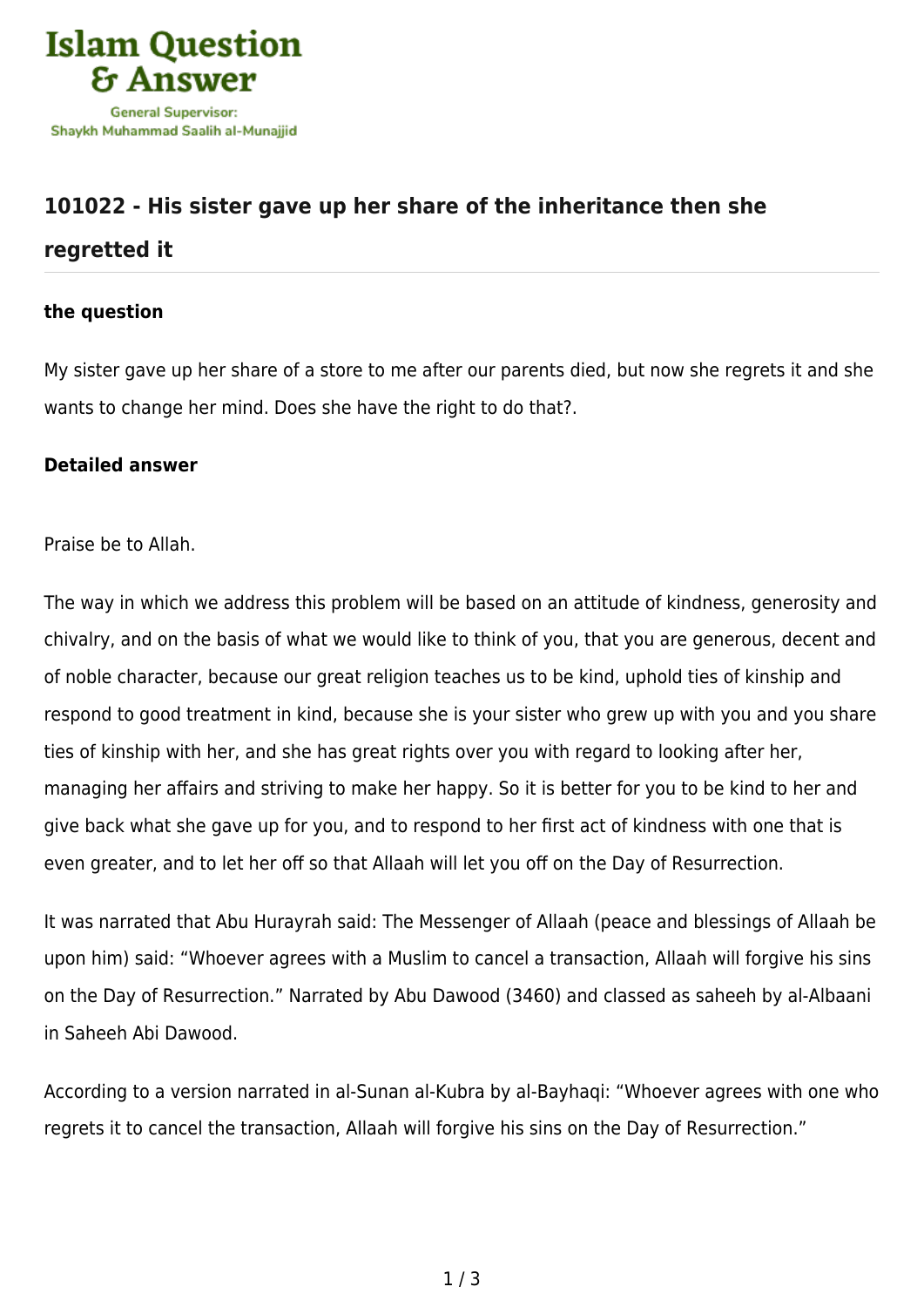

Ibn 'Abd al-Salaam said: Agreeing to cancel a transaction for someone who regrets it is an act of kindness that is enjoined in the Qur'aan. End quote, quoting from al-Mannaawi in Fayd al-Qadeer (6/79).

Rather, we say to you: It would have been better for you to return to your sister what she had given to you as soon as you realized that she regretted it, and you should not have forced her to say that to you in words, so that she would not feel embarrassed or awkward.

Ma'mar – who was one of the best of the Taabi'een – said:

One of the worst acts of kindness is when you force a person to ask (for what he needs) when he feels shy before you, so your act of kindness will not make up for the pain of the shyness that he went through. It would have been more appropriate for you to find out about what your brother needed and send him what he needs, and not force him to ask. End quote.

This is how it should be among siblings, for their joy is one and their grief is one.

Always remember the great reward that you will have with Allaah if you do what your sister wants and give back that which she regrets giving, and relieve her distress, and continue to be kind to her and uphold ties of kinship with her, especially since she regrets giving it up because she is in difficulty and is facing poverty. In that case you should offer her help and give her that which will relieve her hardship, and reward her for her initial giving up of her share to you. Allaah says (interpretation of the meaning): "Is there any reward for good other than good?" [al-Rahmaan 55:60].

The reports quoted above were quoted from 'Uluw al-Hammah by al-Sayyid al-'Afaani (2/612-651, 5/288-302).

But if she initially gave it up because of shyness due to the fear of blame in a society that mistreats women with regard to inheritance, or for fear that her brothers might sever ties with her